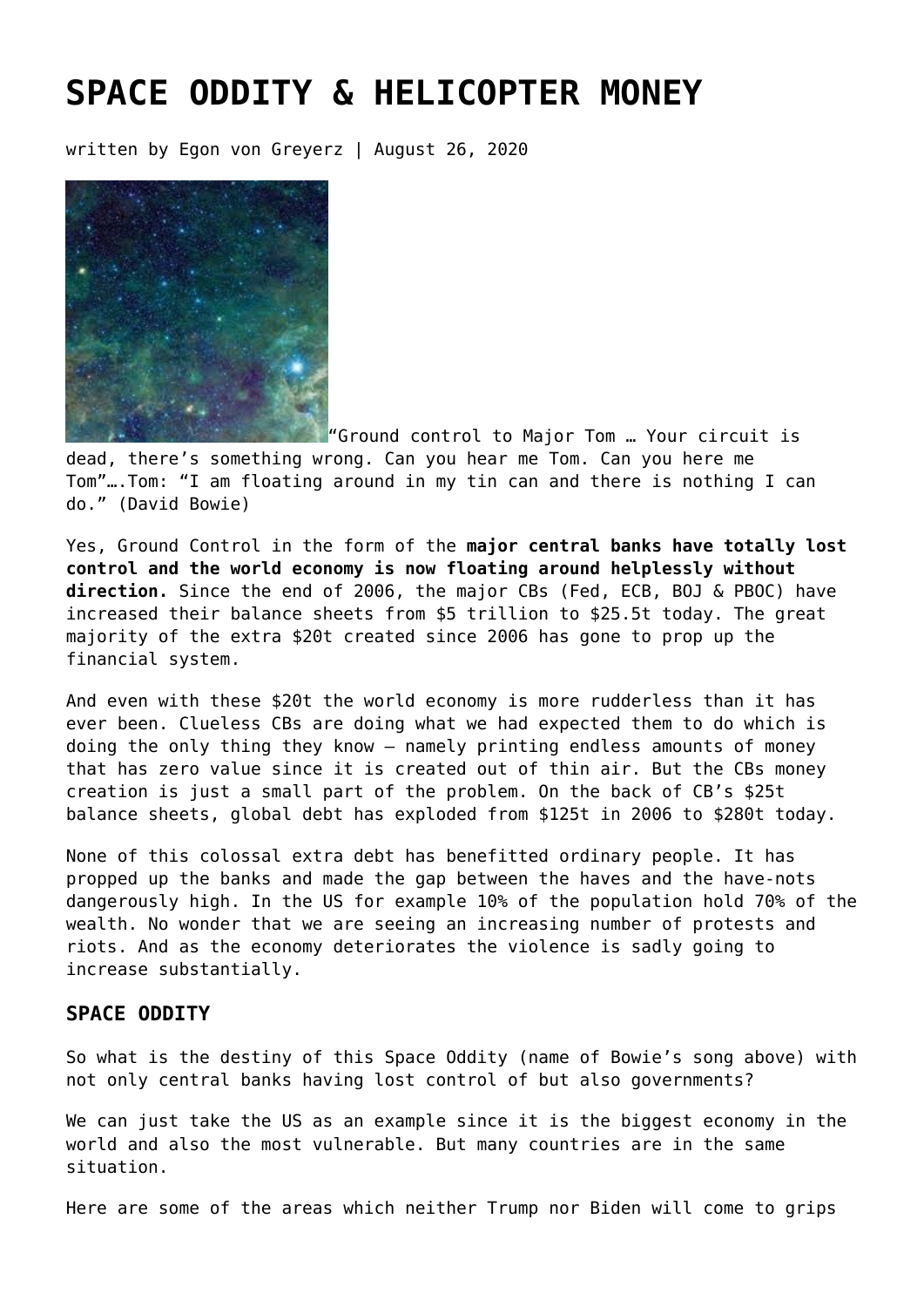with:

- **CV-19 –** Man made virus paralysing the world, no effective vaccine for long time, if ever
- **Economy –** The precipitous fall is more likely to accelerate than recover
- **Industry –** Will contract rapidly and also trade
- **Asset bubbles –** Stocks, bonds property will crash, massive wealth destruction
- **Dollar –** Will implode leading to hyperinflation
- **Deficits –** Will accelerate for years to support economy, people & financial system
- **Debts –** Will surge to 200% of GDP quickly, much higher when banks collapse
- **Unemployment –** 20-30% will be the floor, higher likely
- **Social unrest –** Only beginning now, much more to come with empty stomachs
- **Civil war –** Government can't cope with protests now, risk of escalation major
- **Pensions –** Will disappear as asset markets collapse, most people don't have pension
- **Social security –** Will be insufficient with bankrupt government and hyperinflation
- **Political turmoil –** No party or leader will be trusted not even coming Marxists

The problems are endless and all of the mess above has been created by humans, even Covid-19, so we are looking at a world falling apart due to human failure and mismanagement – not that this is new in history.

## **SOUND MONEY**

Anyone who understands sound money cannot seriously believe that the explosion of debt since 1971 (when Nixon closed the gold window) will end well.

One of the most important attributes of **sound money is that it must be scarce.** The explosion of money supply and debt since 1971 proves what happens when money is infinite. The Keynesians and MMT (Modern Money Theory) followers believe that money can be pulled out of a hat like a rabbit. And for 50 years they have got what they asked for without understanding the consequences. Because for every wilful action, there are always serious consequences.

For 50 years, unlimited paper or fiat money has been created without any service or goods produced in exchange. Since 1971, total US debt has gone from \$1.7t to \$78t. In the same period, prices for houses, goods and services have exploded but most consumers are not aware of this since it is a slow process. As the chart below shows, debt has surged 46x in 1971-2020 whilst GDP is up only 18x. So the US economy is running on empty as more debt is required to raise GDP.

**As the money created to expand the economy is fake, the increase in GDP is not either but just an inflated figure due to chronic currency debasement.**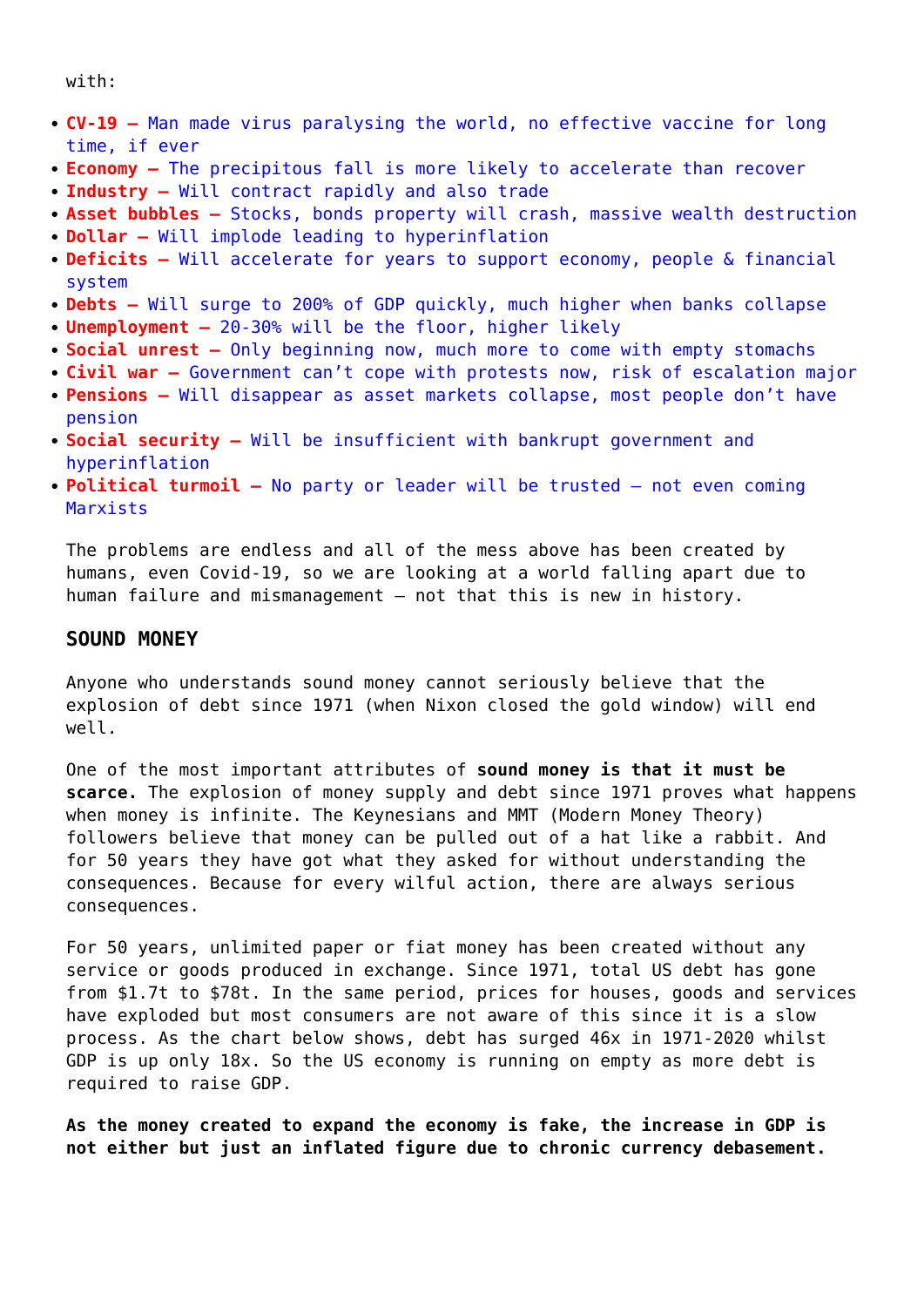

# **SOUND MONEY MUST BE SCARCE**

The creeping inflation that the US and most of the world has experienced for half a century is best illustrated in the debasement of currencies.

**Since sound money must be scarce, fiat money can never be sound since unlimited amounts can be and have been created.** One of the very important features of gold is that it is scarce. The total global gold stock only increases by 1.7% or 3,000 tonnes per annum.

So scarcity is one of the important reasons why gold is the only currency that has survived in history. If we look at the gold price in US dollars since Nixon abandoned the gold backing of the dollar in 1971, the dollar has lost a staggering 98%.

Only in this century, the dollar has lost 85% against real money or gold. There is no better proof of the total failure of the policies of the Fed and other CBs than the destruction of the currencies.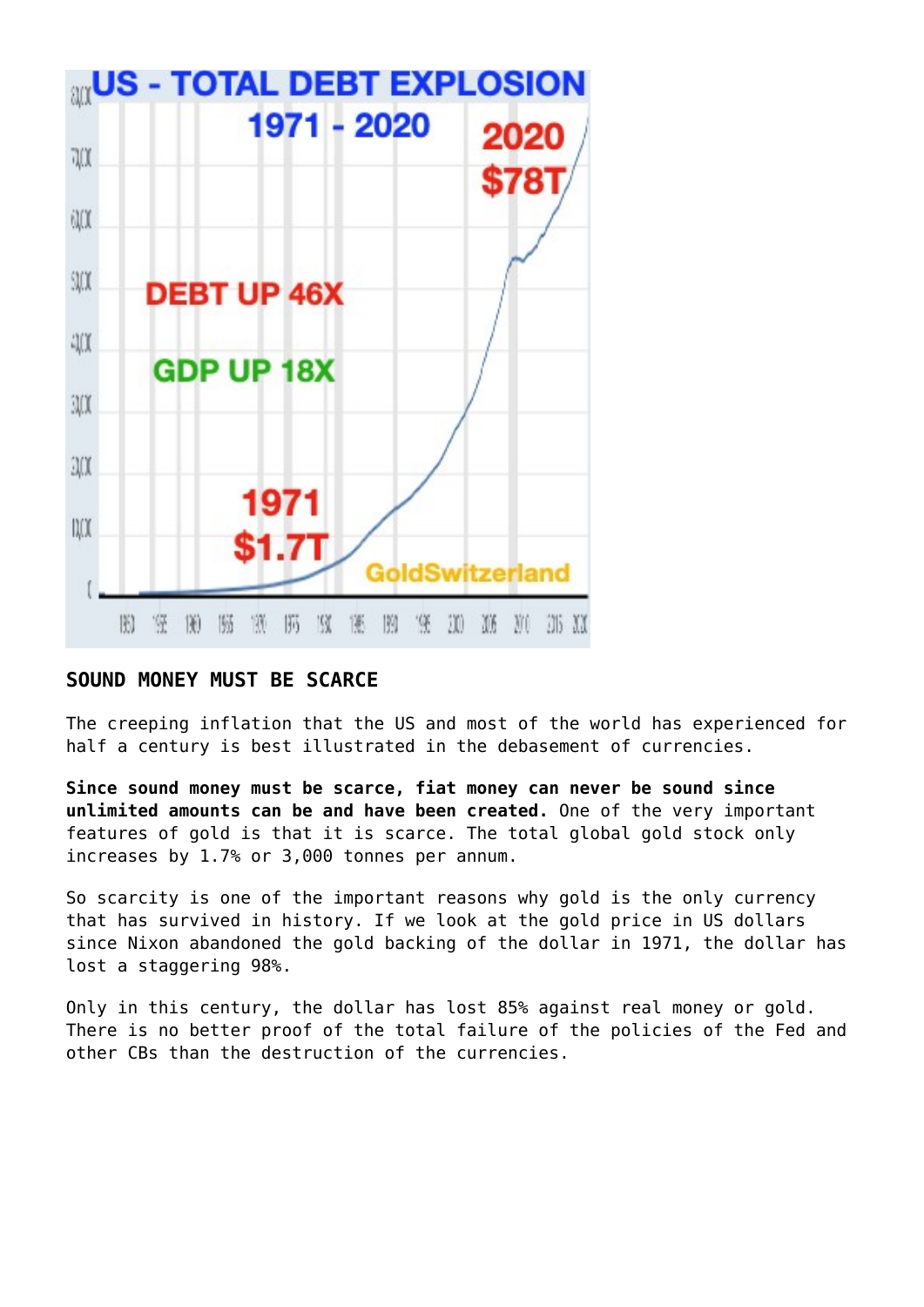

## **END OF THE END**

The world has now entered the final phase or the end of the end of this economic era which started in 1913 with the creation of the Fed. The beginning of the end was 1971 with Nixon's fatal decision. **The very final phase started in August 2019 when the ECB and the Fed told the world that the financial system is bankrupt. They didn't quite use those words but their semi-veiled language and especially actions were crystal clear for once.**

Trouble in the financial system meant that the Fed and the ECB would do whatever it takes and this is what they have done for the last 6 1/2 months. Total asset of primarily the Fed and the ECB have gone up by \$6t since Aug 2019.

But this is just the mere beginning. **With first a bankrupt financial system, an extremely weak world economy and a pandemic on top of that, the Fed and the ECB are totally lost. They are continuing to throw petrol on the fire as if that would solve the problem. But instead of extinguishing the inferno,**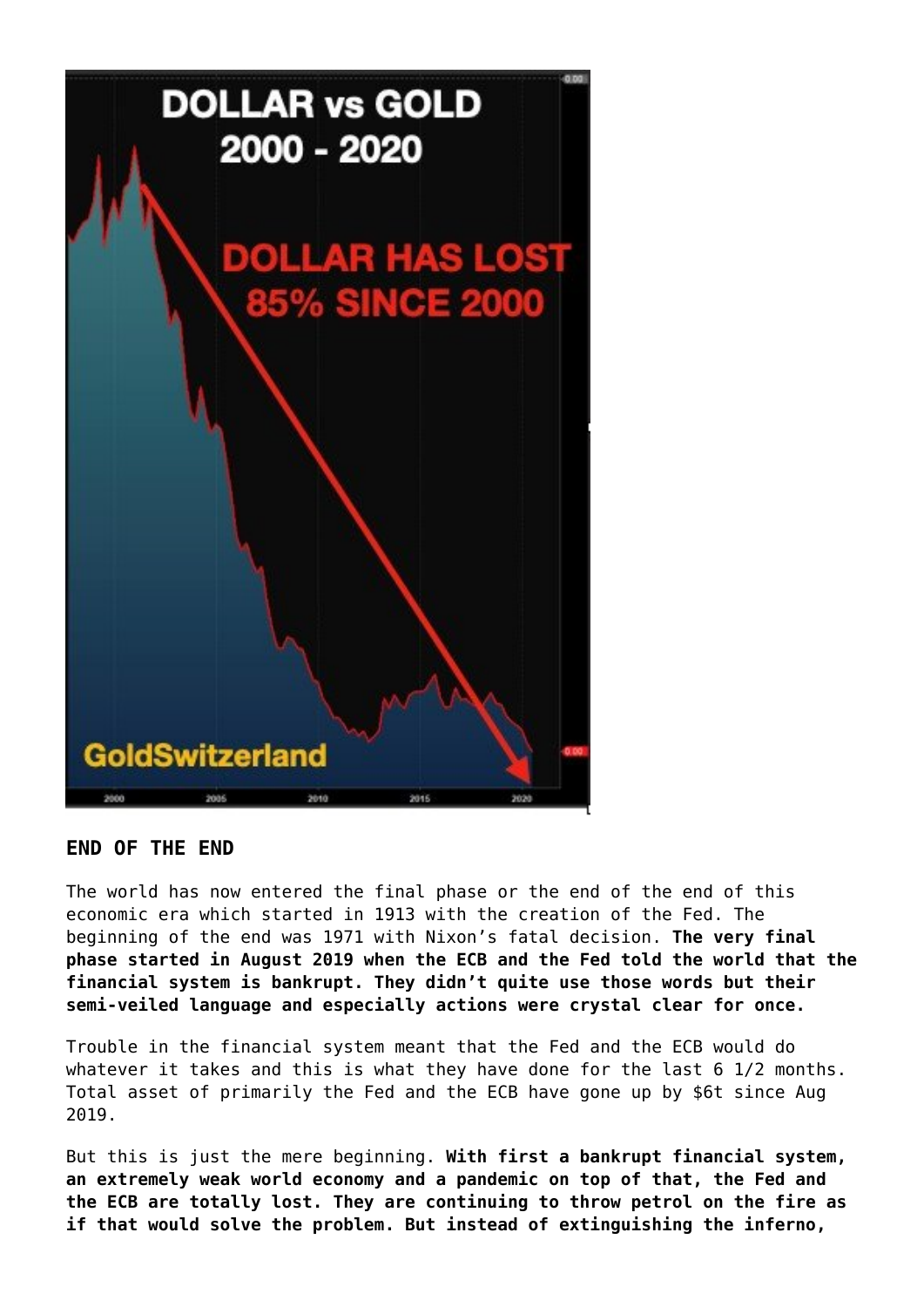**they are just making it bigger and more dangerous by the day.**

## **DISCONNECT IS COMING TO AN END**

The directionless world economy is unlikely to continue to drift endlessly whatever CBs do. On the surface these banks are under the illusion that the world has confidence in them since stock markets continue to defy reality. The disconnect with the real economy continues to get bigger by the day. And the implosion of markets and the world economy are not far away.

**Just look at the Nasdaq which is now more than 10x!! higher than the 2009 low. It seems that investors believe that the world will just sit at home on benefits and play with their iPhone and iPad, buy things from Amazon they don't need and then watch Netflix shows all day.**

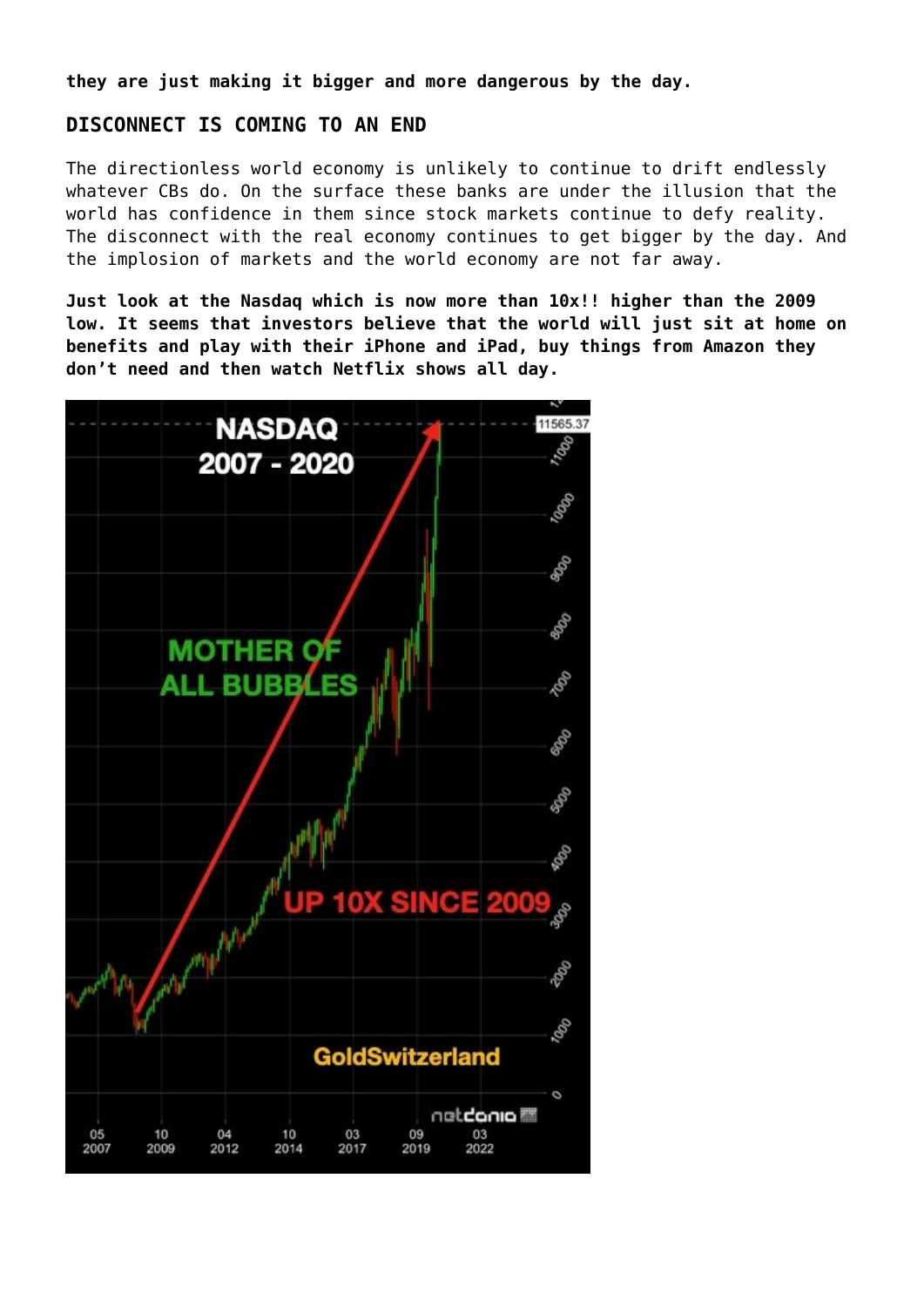But even if they do, with 30% unemployed in the US they are hardly in a position to support the stupendous valuations of these companies. Netflix is valued at \$217 billion with an 83 p/e. It has an infinite multiple of free cash flow since that has been negative to the extent of \$11 billion in the last 5 years. Amazon is valued at \$1.6 trillion with a p/e of 126! Many other companies are on p/e's that guarantees a coming crash soon.

The US government will need to extend the unemployment benefits in perpetuity in order for these companies to justify the current valuations. But not even that will be enough.

### **INFLATE AND DIE**

The legendary Richard Russell coined the phrase "Inflate or Die". We have sadly gone past that point and the world economy is more likely to experience INFLATE AND DIE. But it is not just about inflating or printing money to subsidise the unemployed or ailing companies. The next big phase of QE will be to prop up the financial system on a much bigger scale.

Neither companies nor individuals will be in a position to service or repay loans in coming years. Nor will be the government, states, municipalities etc. Instead everybody will need more debt to survive.

**Credit losses for the banks will be astronomical.** Even with current low interest rates, bad debts are increasing rapidly. And most banks have most certainly not yet recognised the problem adequately. The 15 largest US banks have so far set aside \$76b to cover bad debts and the 32 biggest European banks €56b.

This is the highest loan provision since the 2006-9 crisis which brought down Lehman and Bear Stearns. The consultants Accenture estimates that losses from bad debts could rise to \$880b by the end of 2022. That would be 2.5x the 2009 loan provisions.

But I doubt that banks have realised the magnitude of the current economic problems. Central banks clearly see the risks. Otherwise they wouldn't have panicked back in August 2019.

#### **WILL DEUTSCHE BANK CAUSE SYSTEMIC COLLAPSE?**

Just take Deutsche Bank (DB) which is the worst of the lot. They have total assets of  $E1.3t$  and equity of  $E62b$ . The equity is 4.7% of their total assets. So **loan losses of 5% would wipe out their capital.** I would be surprised if the coming loan losses would be less than 25% and probably a lot more. And if we add **the gross derivatives exposure of \$50t, a 0.1% loss would be enough to bankrupt DB.**

Now people will argue that gross exposure should be reduced to a much lower net figure. The problem in a crisis is that gross exposure remains gross when counterparties fail.

So in the next crisis, DB is very unlikely to survive. As one of the biggest